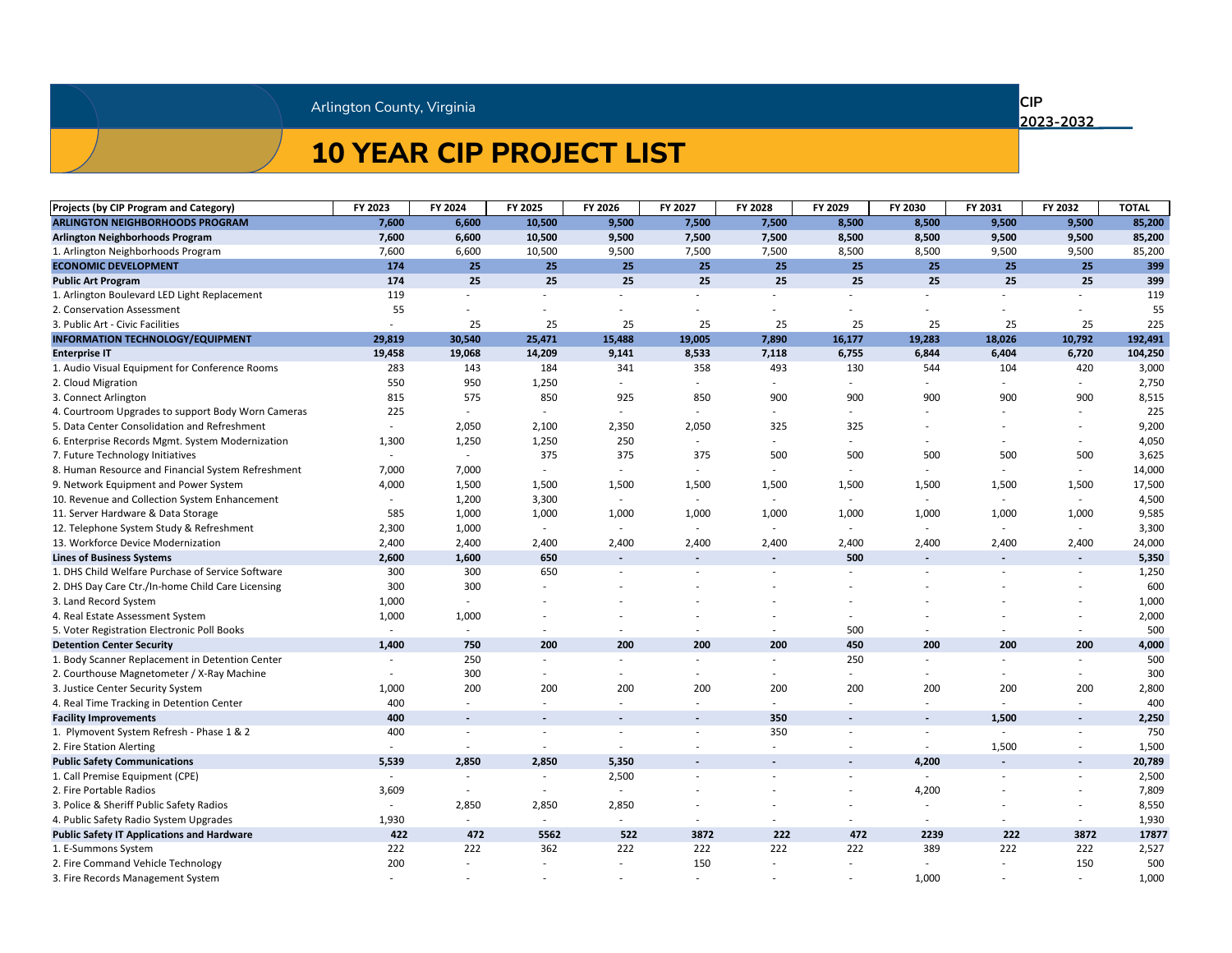# **10 YEAR CIP PROJECT LIST**

**CIP** 

| <b>Projects (by CIP Program and Category)</b>      | FY 2023                  | FY 2024                  | FY 2025                  | FY 2026                  | FY 2027                  | FY 2028                  | FY 2029                  | FY 2030 | FY 2031                  | FY 2032     | <b>TOTAL</b> |
|----------------------------------------------------|--------------------------|--------------------------|--------------------------|--------------------------|--------------------------|--------------------------|--------------------------|---------|--------------------------|-------------|--------------|
| 4. Interview Rooms                                 |                          | 250                      |                          |                          |                          |                          | 250                      |         |                          |             | 500          |
| 5. Livescan and Portable Livescan                  |                          |                          |                          | 300                      |                          |                          |                          |         |                          |             | 300          |
| 6. Mobile Data Computers                           |                          |                          |                          | $\overline{\phantom{a}}$ | 3,500                    |                          |                          |         |                          | 3,500       | 7,000        |
| 7. Police and Sheriff Records Management System    |                          |                          | 4,500                    |                          |                          |                          |                          |         |                          |             | 4,500        |
| 8. Public Safety VMWare/Servers                    |                          |                          | 350                      |                          |                          |                          |                          | 500     |                          |             | 850          |
| 9. Video Trailers                                  |                          | $\overline{\phantom{a}}$ | 350                      |                          |                          |                          |                          | 350     |                          |             | 700          |
| <b>Response Equipment</b>                          | $\mathbf 0$              | 3500                     | $\mathbf 0$              | 275                      | $\mathbf 0$              | $\mathbf 0$              | $\mathbf 0$              | 4600    | 3500                     | $\mathbf 0$ | 11875        |
| 1. Breathing Apparatus                             |                          |                          |                          | -                        |                          |                          |                          | 4,600   |                          |             | 4,600        |
| 2. Defibrillators                                  |                          | 3,500                    |                          |                          |                          |                          |                          |         | 3,500                    |             | 7,000        |
| 3. Thermal Imaging Cameras                         |                          |                          |                          | 275                      |                          |                          |                          |         |                          |             | 275          |
| <b>Public Safety Vehicles</b>                      | $\sim$                   | 2,300                    | $\blacksquare$           | $\sim$                   | 6,400                    | $\sim$                   | 8,000                    | $\sim$  | 6,200                    | $\sim$      | 22,900       |
| 1. Fire Vehicle Apparatus                          |                          | 2,300                    | $\overline{\phantom{a}}$ | $\overline{\phantom{a}}$ | 6,400                    | $\overline{\phantom{a}}$ | 8,000                    |         | 6,200                    |             | 22,900       |
| <b>Equipment</b>                                   | $\overline{\phantom{a}}$ | $\blacksquare$           | 2,000                    | $\overline{\phantom{a}}$ | $\overline{\phantom{a}}$ | $\overline{\phantom{a}}$ | $\overline{\phantom{a}}$ | 1,200   | $\overline{\phantom{a}}$ | $\sim$      | 3,200        |
| 1. Tub Grinder Replacement                         |                          |                          |                          |                          |                          |                          |                          | 1,200   |                          |             | 1,200        |
| 2. Voter Registration Voting Machines              |                          |                          | 2,000                    |                          |                          |                          |                          |         |                          |             | 2,000        |
| <b>LOCAL PARKS AND RECREATION PROGRAMS</b>         | 19,445                   | 29,783                   | 28,583                   | 14,887                   | 53,419                   | 19,226                   | 12,683                   | 25,681  | 24,796                   | 43,402      | 271,905      |
| <b>Parks Maintenance Capital</b>                   | 8,738                    | 6,110                    | 5,800                    | 5,805                    | 6,010                    | 6,015                    | 6,220                    | 6,225   | 6,430                    | 6,437       | 63,790       |
| 1. Bailey's Branch Park Renovations                | 398                      | 1,490                    |                          | $\overline{\phantom{a}}$ |                          |                          |                          |         |                          |             | 1,888        |
| 2. Bluemont Park Tennis Complex Replacement        | 5,000                    |                          |                          | $\overline{\phantom{a}}$ |                          |                          |                          |         |                          |             | 5,000        |
| 3. Capital Asset Manager                           | 165                      | 170                      | 175                      | 180                      | 185                      | 190                      | 195                      | 200     | 205                      | 212         | 1,877        |
| 4. Douglas Park, Phase 1                           | 565                      | 1,800                    |                          | $\overline{\phantom{a}}$ |                          |                          |                          |         |                          |             | 2,365        |
| 5. Equipment at DPR Facilities                     | 100                      | 100                      | 100                      | 100                      | 100                      | 100                      | 100                      | 100     | 100                      | 100         | 1,000        |
| 6. Feasibility Studies & Implementation            | 200                      | 300                      | 300                      | 300                      | 300                      | 300                      | 300                      | 300     | 300                      | 300         | 2,900        |
| 7. Field Fund                                      | 225                      | 225                      | 225                      | 225                      | 225                      | 225                      | 225                      | 225     | 225                      | 225         | 2,250        |
| 8. Greenbrier Park Track Replacement               | 715                      |                          |                          |                          |                          |                          |                          |         |                          |             | 715          |
| 9. Monroe Park Playground Replacement              | 1,130                    |                          |                          |                          |                          |                          |                          |         |                          |             | 1,130        |
| 10. Woodmont Park Playground                       | 240                      | 1,025                    |                          |                          |                          |                          |                          |         |                          |             | 1,265        |
| 11. Parks Maintenance Capital Program              |                          | 1,000                    | 5,000                    | 5,000                    | 5,200                    | 5,200                    | 5,400                    | 5,400   | 5,600                    | 5,600       | 43,400       |
| <b>Parks Master Plans</b>                          | 5,995                    | 17,435                   | 17,425                   | 5,725                    | 42,089                   | 8,099                    | 1,390                    | 4,415   | 14,720                   | 32,370      | 149,663      |
| 1. Arlington Boathouse                             |                          | 2,925                    |                          |                          | 15,770                   |                          |                          |         |                          |             | 18,695       |
| 2. Crystal City Parks and Public Space             | 1,440                    | 8,075                    | 530                      | 1,440                    | 9,549                    | 1,704                    |                          |         |                          |             | 22,738       |
| 3. Emerging Uses Program                           | 2,000                    |                          | 1,500                    |                          | 1,000                    |                          | 500                      |         | 1,000                    |             | 6,000        |
| 4. Fairfax Drive Public Spaces                     |                          |                          | $\sim$                   | $\overline{\phantom{a}}$ |                          | $\overline{\phantom{a}}$ | 890                      | 1,340   | 11,610                   |             | 13,840       |
| 5. Gateway Park (Rosslyn)                          |                          |                          | 1,785                    | $\overline{\phantom{a}}$ | 15,770                   |                          |                          |         |                          | 1,795       | 19,350       |
| 6. Jennie Dean Park, Phase 2                       | 915                      | 3,485                    |                          | $\overline{\phantom{a}}$ |                          |                          |                          |         | $\overline{\phantom{a}}$ |             | 4,400        |
| 7. Natural Resiliency Program                      |                          | 2,000                    |                          | 3,500                    | $\sim$                   | 1,000                    | $\overline{\phantom{a}}$ | 1,000   | $\overline{\phantom{a}}$ | 1,000       | 8,500        |
| 8. Penrose Square, Phase 2                         |                          |                          |                          | 785                      |                          | 3,925                    |                          |         |                          |             | 4,710        |
| 9. Quincy Park                                     |                          |                          |                          |                          |                          |                          |                          |         | 880                      | 1,985       | 2,865        |
| 10. Shirlington Park                               |                          |                          |                          |                          |                          |                          |                          |         | 1,020                    | 4,270       | 5,290        |
| 11. Short Bridge Park                              | 1,140                    | $\sim$                   | 5,635                    |                          |                          |                          |                          |         |                          |             | 6,775        |
| 12. Three Urban Parks                              | 500                      | 950                      | 7,975                    |                          |                          |                          |                          |         |                          |             | 9,425        |
| 13. Virginia Highlands Park/Nearby Public Space    |                          |                          |                          |                          |                          | 1,470                    |                          | 2,075   | 210                      | 23,320      | 27,075       |
| <b>Trail and Bridge Modernization</b>              | 1,730                    | 3,400                    | 3,375                    | 2,000                    | 2,000                    | 2,000                    | 2,000                    | 1,050   | 1,050                    | 1,000       | 19,605       |
| 1. Trail and Bridge Modernization Program          | 1,730                    | 3,400                    | 3,375                    | 2,000                    | 2,000                    | 2,000                    | 2,000                    | 1,050   | 1,050                    | 1,000       | 19,605       |
| <b>Parks Land Acquisition and Open Space</b>       | 2,000                    | $\sim$                   | $\sim$                   | $\sim$                   | 1,000                    | $\sim$                   | 1,000                    | $\sim$  | 1,000                    | $\sim$      | 5,000        |
| 1. Parks Land Acquisition and Public Space Program | 2,000                    | $\overline{\phantom{a}}$ | $\overline{\phantom{a}}$ | $\overline{\phantom{a}}$ | 1,000                    | $\overline{\phantom{a}}$ | 1,000                    |         | 1,000                    |             | 5,000        |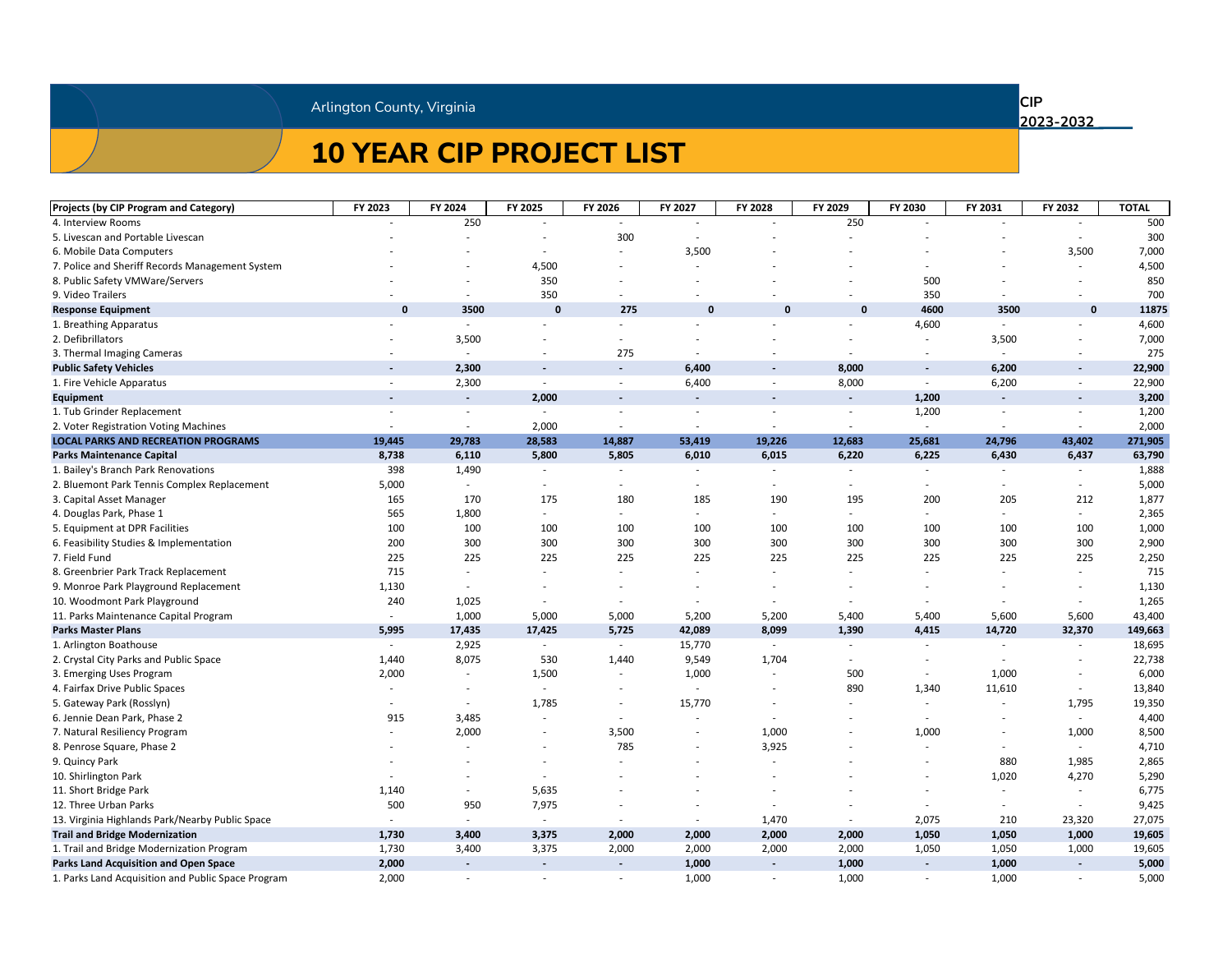# **10 YEAR CIP PROJECT LIST**

**CIP** 

| <b>Projects (by CIP Program and Category)</b>         | FY 2023                  | FY 2024                  | FY 2025                  | FY 2026                  | FY 2027                  | FY 2028 | FY 2029                  | FY 2030 | FY 2031 | FY 2032 | <b>TOTAL</b> |
|-------------------------------------------------------|--------------------------|--------------------------|--------------------------|--------------------------|--------------------------|---------|--------------------------|---------|---------|---------|--------------|
| <b>Synthetic Turf Program</b>                         | 982                      | 2,838                    | 1,983                    | 1,357                    | 2,320                    | 3,112   | 2,073                    | 13,991  | 1,596   | 3,595   | 33,847       |
| 1. Wakefield High School Stadium Synthetic Field      | 982                      |                          |                          |                          |                          |         |                          |         |         |         | 982          |
| 2. Washington-Liberty High School Stadium Field       |                          | 1,180                    |                          |                          |                          |         |                          |         |         |         | 1,180        |
| 3. Williamsburg Middle School Synthetic Fields        |                          | 1,658                    |                          |                          |                          |         |                          |         |         |         | 1,658        |
| 4. Synthetic Turf Program                             |                          |                          | 1,983                    | 1,357                    | 2,320                    | 3,112   | 2,073                    | 13,991  | 1,596   | 3,595   | 30,027       |
| <b>METRO</b>                                          | 31,100                   | 32,000                   | 33,000                   | 34,000                   | 35,000                   | 36,000  | 37,100                   | 38,200  | 39,400  | 40,600  | 356,400      |
| <b>Metro Funding</b>                                  | 31,100                   | 32,000                   | 33,000                   | 34,000                   | 35,000                   | 36,000  | 37,100                   | 38,200  | 39,400  | 40,600  | 356,400      |
| PUBLIC AND GOVERNMENT FACILITIES                      | 39,033                   | 33,710                   | 46,823                   | 18,725                   | 20,945                   | 26,290  | 48,350                   | 18,765  | 19,140  | 22,115  | 293,896      |
| <b>Design and Construction</b>                        | 34433                    | 26850                    | 35813                    | 7450                     | 8950                     | 14400   | 37100                    | 6900    | 7400    | 10400   | 189696       |
| 1. 3700 S. Four Mile Run                              | 3,350                    | 1,300                    |                          |                          |                          |         |                          |         |         |         | 4,650        |
| 2. ADA Remediation                                    | 250                      | 150                      |                          | $\overline{\phantom{a}}$ |                          |         |                          |         |         |         | 400          |
| 3. Ballston Public Parking Garage Floors 1 - 7        | 500                      | 500                      | 500                      | 500                      | 500                      | 1,000   | 500                      | 500     | 500     | 500     | 5,500        |
| 4. Carlin Springs Site                                | 6,900                    |                          | 250                      |                          |                          |         |                          |         |         |         | 7,150        |
| 5. Central Library Improvements                       | 1,983                    |                          | $\sim$                   |                          |                          |         |                          |         |         |         | 1,983        |
| 6. Columbia Pike Library Replacement                  |                          |                          | $\overline{\phantom{a}}$ | 1,500                    |                          | 3,300   | 26,850                   |         |         |         | 31,650       |
| 7. Courthouse Complex Renovations & Infrastructure    | 6,500                    | 8,200                    | 2,000                    | $\overline{a}$           | $\overline{\phantom{a}}$ | $\sim$  |                          |         |         |         | 16,700       |
| 8. Courts/Police Building Improvements                | 9,000                    | 4,100                    | 6,000                    | 3,000                    | 3,000                    | 3,000   | 9,000                    | 6,000   | 6,000   | 3,000   | 52,100       |
| 9. Detention Facility Comprehensive Study             |                          | $\overline{\phantom{a}}$ | 813                      | $\sim$                   | $\sim$                   | $\sim$  | $\overline{\phantom{a}}$ |         |         |         | 813          |
| 10. Facility Condition Assessments & Planning Studies | 300                      | 550                      | 200                      | 200                      | 200                      | 200     | 550                      | 200     | 700     | 200     | 3,300        |
| 11. Facility Finishes and Furnishings                 | 650                      | 650                      | 650                      | 250                      | 250                      | 200     | 200                      | 200     | 200     | 200     | 3,450        |
| 12. Fire Station Replacements and Additions           | 4,000                    | 3,400                    | 24,900                   | $\sim$                   |                          |         |                          |         |         | 3,000   | 35,300       |
| 13. Quincy Site                                       | 1,000                    | 3,200                    | 500                      | $\overline{\phantom{a}}$ | 5,000                    | 6,700   |                          |         |         |         | 16,400       |
| 14. Situational Awareness Center                      |                          | 2,800                    | $\sim$                   | $\overline{\phantom{a}}$ |                          |         |                          |         |         |         | 2,800        |
| 15. Trade Center Optimization Plan Implementation     |                          | 2,000                    |                          | 2,000                    |                          |         |                          |         |         | 3,500   | 7,500        |
| <b>Facilities Maintenance</b>                         | 4275                     | 4960                     | 9500                     | 9500                     | 10000                    | 10000   | 10040                    | 10540   | 10540   | 10590   | 89945        |
| 1. Critical Systems Infrastructure Program            | 75                       | 160                      | 160                      | 160                      | 160                      | 160     | 200                      | 200     | 200     | 250     | 1,725        |
| 2. Fire Station Facility Maintenance Projects         | 420                      | 1,300                    |                          | $\overline{\phantom{a}}$ |                          |         |                          |         |         |         | 1,720        |
| 3. Public Facilities Maintenance Program              | 3,780                    | 3,500                    | 9,340                    | 9,340                    | 9,840                    | 9,840   | 9,840                    | 10,340  | 10,340  | 10,340  | 86,500       |
| <b>Energy Efficiency</b>                              | 325                      | 1900                     | 1510                     | 1775                     | 1995                     | 1890    | 1210                     | 1325    | 1200    | 1125    | 14255        |
| 1. County Facility Renewable Energy Assessment        |                          | 80                       | 125                      | 150                      |                          |         |                          |         |         |         | 355          |
| 2. County Facility Renewable Energy Installation      |                          | 800                      | 250                      | 400                      | 475                      | 350     | 250                      | 400     | 300     | 300     | 3,525        |
| 3. Electric Vehicle Chargers - Internal Accessibility | 200                      | 200                      | 200                      | 200                      | 200                      | 200     | 200                      | 200     | 200     | 200     | 2,000        |
| 4. Electric Vehicle Chargers - Public Accessibilitity | 125                      | 125                      | 150                      | 150                      | 150                      | 150     | 175                      | 175     | 150     | 150     | 1,500        |
| 5. Energy Performance Upgrades -County Buildings      |                          | 485                      | 515                      | 535                      | 600                      | 600     | 585                      | 550     | 550     | 475     | 4,895        |
| 6. Energy Resilience Planning & Development           | $\overline{\phantom{a}}$ | 210                      | 270                      | 340                      | 570                      | 590     |                          |         |         |         | 1,980        |
| <b>REGIONAL PARTNERSHIPS AND CONTINGENCIES</b>        | 5,720                    | 1,059                    | 1,066                    | 1,078                    | 1,091                    | 1,105   | 1,126                    | 1,148   | 1,170   | 1,193   | 15,756       |
| 1. Northern Virginia Criminal Justice Academy         | 139                      | 139                      | 139                      | 139                      | 139                      | 139     | 139                      | 139     | 139     | 139     | 1,390        |
| 2. Northern Virginia Regional Park Authority          | 650                      | 660                      | 667                      | 679                      | 692                      | 706     | 727                      | 749     | 771     | 794     | 7,095        |
| Capital Administration & Contingency                  | 4,931                    | 260                      | 260                      | 260                      | 260                      | 260     | 260                      | 260     | 260     | 260     | 7,271        |
| <b>STORMWATER MANAGEMENT</b>                          | 28,795                   | 39,750                   | 32,320                   | 48,385                   | 44,855                   | 30,205  | 21,055                   | 30,885  | 29,515  | 25,570  | 331,335      |
| <b>SM Maintenance Capital</b>                         | 7545                     | 7255                     | 6730                     | 3725                     | 3830                     | 4545    | 4035                     | 4120    | 4220    | 4220    | 50225        |
| 1. Donaldson Run Outfall/ Channel Repair-24th Rd N    | 705                      | 685                      |                          |                          |                          |         |                          |         |         |         | 1,390        |
| 2. Downstream Dumbarton Street Culvert                | 725                      | 3,000                    | $\sim$                   | $\overline{\phantom{a}}$ |                          |         |                          |         |         | $ \,$   | 3,725        |
| 3. Floodplain Channel & Split Stream Maintenance      | 100                      | 100                      | 105                      | 105                      | 105                      | 105     | 110                      | 110     | 110     | 110     | 1,060        |
| 4. Four Mile Run Flood Control Project Maintenance    | 3,500                    | 500                      |                          | $\overline{\phantom{a}}$ |                          | 625     |                          |         |         |         | 4,625        |
| 5. Maintenance of Detention Vaults & Overland Relief  | 100                      | 100                      | 105                      | 105                      | 105                      | 105     | 110                      | 110     | 110     | 110     | 1,060        |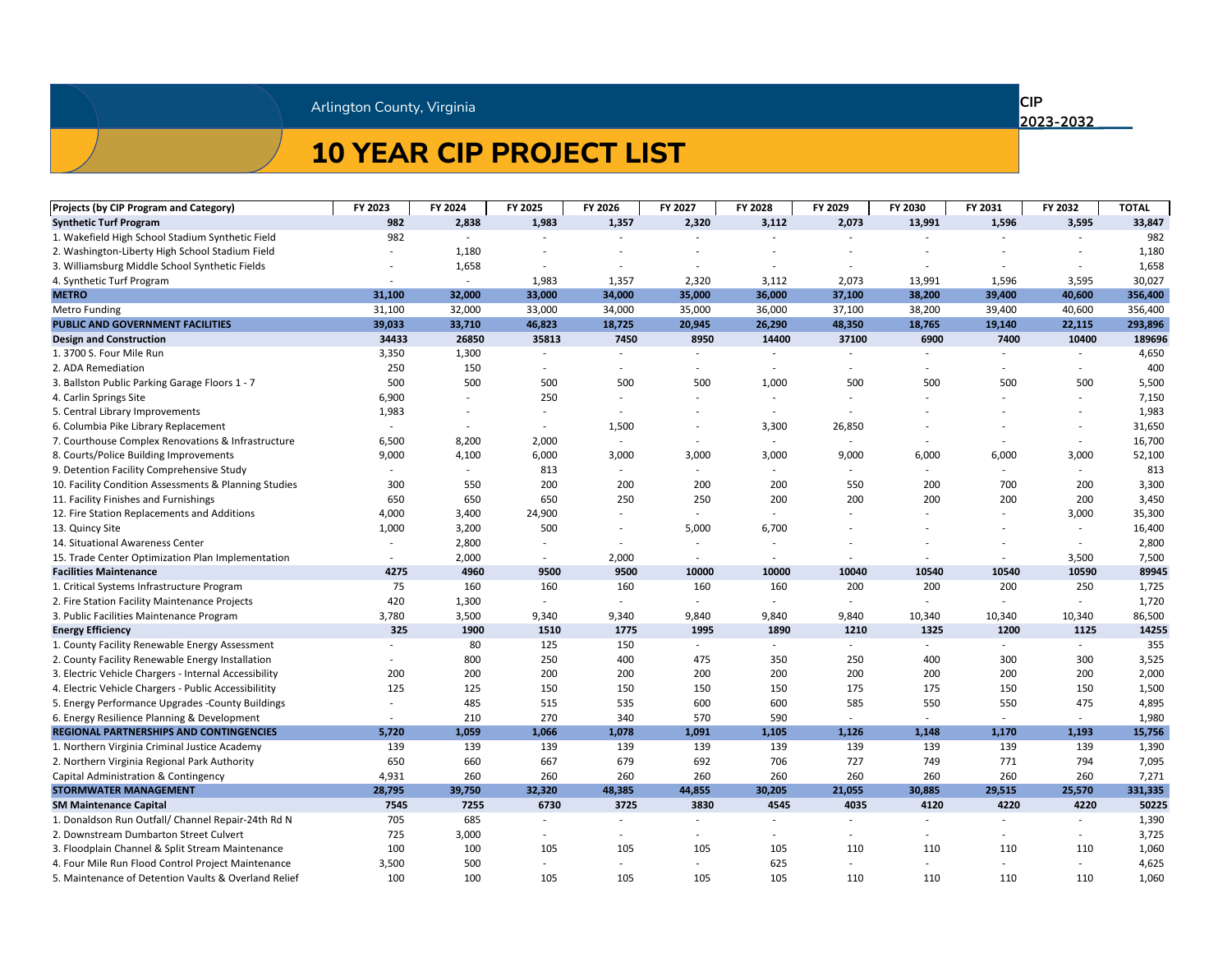# **10 YEAR CIP PROJECT LIST**

**CIP** 

| <b>Projects (by CIP Program and Category)</b>           | FY 2023                  | FY 2024                  | FY 2025                  | FY 2026                  | FY 2027                  | FY 2028                  | FY 2029                  | FY 2030                  | FY 2031                  | FY 2032                  | <b>TOTAL</b> |
|---------------------------------------------------------|--------------------------|--------------------------|--------------------------|--------------------------|--------------------------|--------------------------|--------------------------|--------------------------|--------------------------|--------------------------|--------------|
| 6. Manhole & Catch Basin Rehabilitation                 | 250                      | 250                      | 260                      | 260                      | 265                      | 265                      | 275                      | 275                      | 280                      | 280                      | 2,660        |
| 7. Military Road Culvert at Gulf Branch                 | 590                      |                          | 3,090                    |                          |                          |                          |                          |                          |                          |                          | 3,680        |
| 8. Risk Assessment & Management Plan (RAMP)             | 350                      |                          |                          |                          |                          |                          |                          |                          |                          |                          | 350          |
| 9. Sidewalk Underdrains                                 | 50                       | 50                       | 50                       | 50                       | 55                       | 55                       | 55                       | 55                       | 55                       | 55                       | 530          |
| 10. Stormwater Frames and Covers                        | 250                      | 250                      | 260                      | 260                      | 265                      | 265                      | 275                      | 275                      | 280                      | 280                      | 2,660        |
| 11. Stormwater Mains Rehabilitation & Replacement       | 300                      | 515                      | 2,650                    | 2,730                    | 2,810                    | 2,890                    | 2,970                    | 3,050                    | 3,135                    | 3,135                    | 24,185       |
| 12. Terra Cotta/ Corrugated Metal Pipe Upgrades         | 200                      | 205                      | 210                      | 215                      | 225                      | 235                      | 240                      | 245                      | 250                      | 250                      | 2,275        |
| 13. Upstream Dumbarton Street Culvert                   | 425                      | 1,600                    | $\sim$                   | $\overline{\phantom{a}}$ | $\sim$                   | $\overline{\phantom{a}}$ | $\overline{\phantom{a}}$ | $\overline{\phantom{a}}$ | $\overline{\phantom{a}}$ | $\sim$                   | 2,025        |
| <b>Stormwater Infrastructure/ Capacity Improvements</b> | 13935                    | 27235                    | 21080                    | 38890                    | 38565                    | 20010                    | 13935                    | 20680                    | 19300                    | 15355                    | 228985       |
| 1. 33rd Street North to Williamsburg Capacity           | 155                      | 1,050                    | 1,080                    | 925                      | 1,125                    | $\overline{\phantom{a}}$ | $\overline{\phantom{a}}$ | $\overline{\phantom{a}}$ |                          | $\sim$                   | 4,335        |
| 2. Capacity Project Feasibility Studies                 | 150                      | 150                      | 155                      | 155                      | 160                      | 160                      | 165                      | 165                      | 170                      | 170                      | 1,600        |
| 3. Cardinal School Stormwater-Lexington Connection      | 380                      |                          |                          |                          |                          |                          |                          |                          |                          |                          | 380          |
| 4. Columbia Pike at Greenbrier                          | 1,300                    | 1,155                    | 775                      | 8,240                    | 4,770                    |                          |                          |                          |                          |                          | 16,240       |
| 5. Crossman Run Watershed Capacity Improvements         | 2,320                    | 1,960                    | 465                      | 13,155                   | 10,600                   |                          |                          |                          |                          |                          | 28,500       |
| 6. Flood Resiliency Design & Construction Guidelin      | 300                      |                          |                          |                          |                          |                          |                          |                          |                          |                          | 300          |
| 7. Flood Risk Reduction Program                         | 1,450                    | 1,500                    | 1,545                    | 2,025                    | 2,860                    | 980                      | 1,010                    | 1,035                    | 1,060                    | 1,060                    | 14,525       |
| 8. Langston Boulevard Culvert at North Sycamore         | 290                      | 2,440                    | 1,480                    | 925                      | 1,905                    |                          |                          |                          |                          |                          | 7,040        |
| 9. Lower Long Branch Flood Risk Reduction Project       | $\overline{\phantom{a}}$ | $\overline{\phantom{a}}$ | $\sim$                   | $\overline{\phantom{a}}$ | $\sim$                   | 1,155                    | 1,190                    | 1,220                    | 1,255                    | 1,255                    | 6,075        |
| 10. Lubber Run Watershed Capacity Improvements          | 1,500                    | 1,500                    | 1,905                    | 155                      | 4,920                    | 4,855                    | 4,570                    | 11,930                   | 10,640                   | 7,480                    | 49,455       |
| 11. Miscellaneous Expansion/ Capacity Projects          |                          | 300                      |                          | 310                      |                          | 320                      |                          | 325                      |                          | 335                      | 1,590        |
| 12. North Thomas Street                                 | 150                      | 255                      | 850                      | 1,060                    | $\sim$                   | $\overline{\phantom{a}}$ | $\overline{\phantom{a}}$ | $\overline{\phantom{a}}$ |                          |                          | 2,315        |
| 13. Spout Run Watershed Capacity Improvements           | 5,150                    | 13,445                   | 8,485                    | 8,395                    | 8,640                    | 8,640                    | 7,000                    | 6,005                    | 6,175                    | 5,055                    | 76,990       |
| 14. Stohman's Run Watershed Capacity Improvements       | 300                      | 500                      | 1,235                    | $\overline{\phantom{a}}$ | $\sim$                   | $\overline{\phantom{a}}$ | $\overline{\phantom{a}}$ |                          |                          |                          | 2,035        |
| 15. Torreyson Run Watershed Capacity Improvements       | 340                      | 2,165                    | 2,225                    | 2,515                    | 3,585                    | 3,900                    |                          |                          |                          |                          | 14,730       |
| 16. Williamsburg at North Underwood Capacity            | 150                      | 815                      | 880                      | 1,030                    | $\sim$                   |                          |                          |                          |                          | $\overline{\phantom{a}}$ | 2,875        |
| <b>Streams and Water Quality</b>                        | 7315                     | 5260                     | 4510                     | 5770                     | 2460                     | 5650                     | 3085                     | 6085                     | 5995                     | 5995                     | 52125        |
| 1. Ballston Pond Watershed Retrofit                     | 3,190                    |                          | $\sim$                   | $\overline{\phantom{a}}$ | $\sim$                   |                          |                          |                          |                          |                          | 3,190        |
| 2. Concord Mews Pond Retrofit                           | 280                      | 225                      | 1,635                    |                          |                          |                          |                          |                          |                          |                          | 2,140        |
| 3. Green Infrastructure Plan                            | 175                      | $\sim$                   |                          |                          |                          |                          |                          |                          |                          |                          | 175          |
| 4. Green Streets & Infrastructure Program               | 75                       | 325                      | 365                      | 620                      | 705                      | 970                      | 1,000                    | 1,000                    | 1,025                    | 1,025                    | 7,110        |
| 5. Gulf Branch Green Streets                            | 545                      | 300                      |                          |                          |                          |                          |                          |                          |                          |                          | 845          |
| 6. Gulf Branch Stream Resiliency                        | 300                      | 1,360                    | 1,390                    |                          |                          |                          |                          |                          |                          |                          | 3,050        |
| 7. Quebec Street Outfall Rehabilitation                 | 310                      | 250                      |                          |                          |                          |                          |                          |                          |                          |                          | 560          |
| 8. MS4 Permit Strategic Compliance Plan                 | 300                      |                          |                          |                          |                          |                          |                          |                          |                          |                          | 300          |
| 9. N. Utah St. Outfall/ Donaldson Run Trib A            | 280                      | $\sim$                   | $\sim$                   |                          | $\overline{\phantom{a}}$ |                          | $\overline{\phantom{a}}$ |                          |                          | $\overline{\phantom{a}}$ | 280          |
| 10. Outfall Rehabilitation Program                      | 255                      | 880                      | 755                      | 1,275                    | 1,360                    | 1,390                    | 1,430                    | 1,460                    | 1,500                    | 1,500                    | 11,805       |
| 11. Resilient Streams Plan                              | 125                      | 125                      |                          |                          |                          |                          |                          |                          |                          |                          | 250          |
| 12. Sparrow Pond Watershed Retrofit                     | 1,305                    | 1,275                    | $\sim$                   | $\overline{\phantom{a}}$ |                          |                          |                          |                          |                          |                          | 2,580        |
| 13. Stream Resiliency Program                           |                          | 205                      | 210                      | 2,945                    | 235                      | 3,130                    | 490                      | 3,460                    | 3,300                    | 3,300                    | 17,275       |
| 14. Washington Boulevard Pond Retrofit                  | 25                       | 165                      | $\overline{\phantom{a}}$ | 775                      |                          |                          |                          |                          |                          |                          | 965          |
| 15. Water Quality Project Feasibility & Concept De      | 150                      | 150                      | 155                      | 155                      | 160                      | 160                      | 165                      | 165                      | 170                      | 170                      | 1,600        |
| <b>TRANSPORTATION</b>                                   | 195,985                  | 312,286                  | 283,794                  | 219,664                  | 161,586                  | 116,779                  | 126,975                  | 119,894                  | 121,194                  | 96,922                   | 1,755,079    |
| <b>Complete Streets</b>                                 | 93,277                   | 120,836                  | 127,680                  | 85,310                   | 73,242                   | 51,760                   | 53,257                   | 62,116                   | 46,443                   | 40,359                   | 754,280      |
| 1. Army Navy Country Club Trail                         | 300                      | 258                      | 2,145                    | 2,211                    |                          |                          |                          |                          |                          |                          | 4,914        |
| 2. Army Navy Drive Complete Street                      | 2,370                    | 5,000                    | 5,000                    | 2,000                    |                          |                          |                          |                          |                          |                          | 14,370       |
| 3. BIKEArlington                                        | 3,503                    | 6,035                    | 9,288                    | 7,320                    | 3,863                    | 4,544                    | 6,108                    | 4,702                    | 5,209                    | 5,216                    | 55,788       |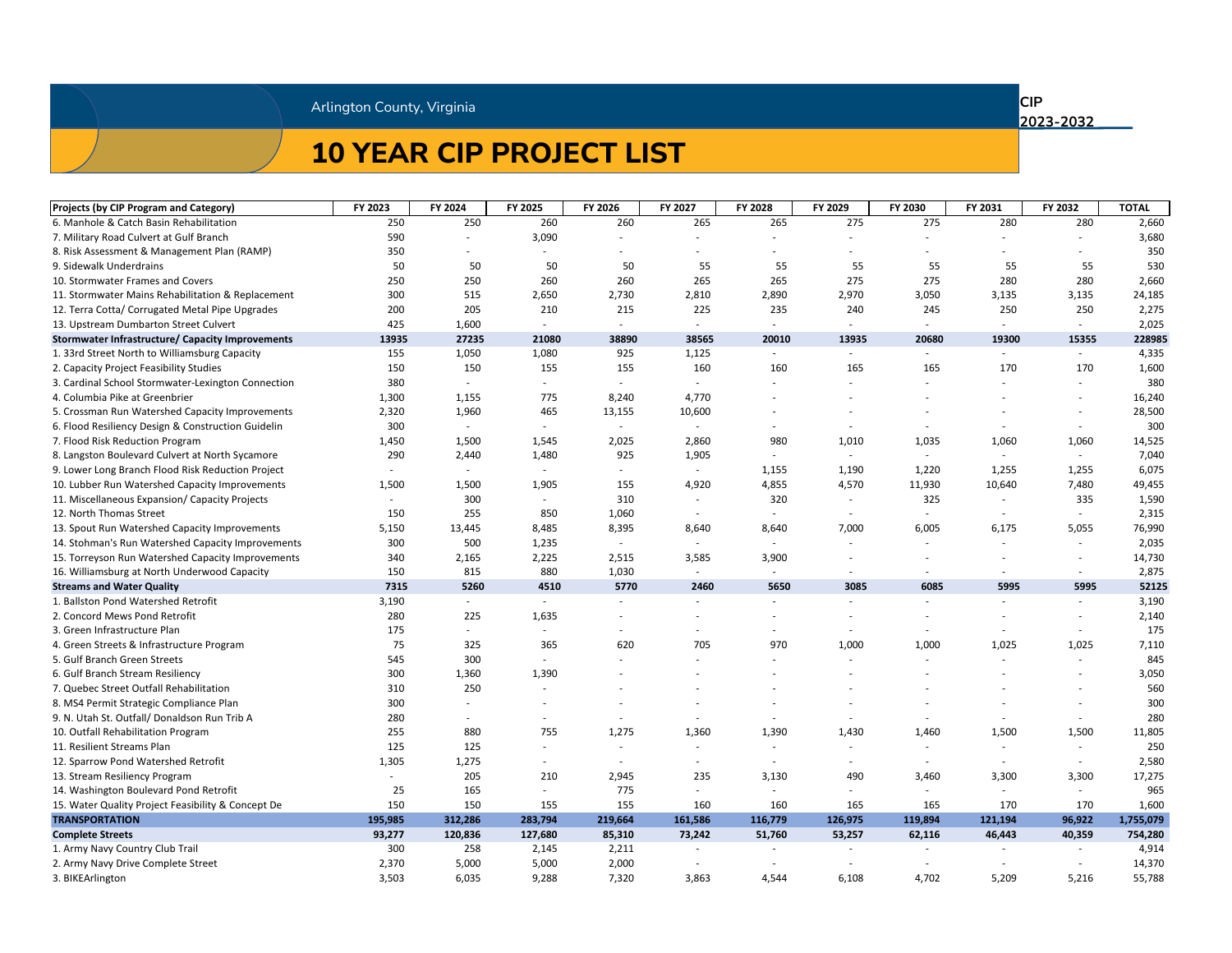### **10 YEAR CIP PROJECT LIST**

**CIP** 

| <b>Projects (by CIP Program and Category)</b>           | FY 2023 | FY 2024                  | FY 2025                  | FY 2026                  | FY 2027                  | FY 2028                  | FY 2029                  | FY 2030                  | FY 2031 | FY 2032 | <b>TOTAL</b> |
|---------------------------------------------------------|---------|--------------------------|--------------------------|--------------------------|--------------------------|--------------------------|--------------------------|--------------------------|---------|---------|--------------|
| 4. Boundary Channel Drive Interchange                   | 3,096   | 25                       |                          |                          |                          |                          |                          |                          |         |         | 3,121        |
| 5. Bridge Renovation / Replacement                      | 6,354   | 14,629                   | 14,527                   | 5,462                    | 450                      | 1,045                    | 2,985                    | 3,075                    |         |         | 48,527       |
| 6. Capital Bikeshare                                    | 1,810   | 1,530                    | 1,400                    | 1,208                    | 1,638                    | 1,666                    | 1,676                    | 1,731                    | 2,156   | 1,961   | 16,776       |
| 7. Columbia Pike Streets                                | 31,621  | 39,411                   | 33,043                   | 4,494                    |                          |                          | $\overline{\phantom{a}}$ | $\overline{\phantom{0}}$ |         | $\sim$  | 108,569      |
| 8. Crystal City, Pentagon City, Potomac Yard Street     | 11,478  | 18,822                   | 19,278                   | 11,722                   | 19,201                   | 13,386                   | 8,017                    | 15,523                   | 11,717  | 8,154   | 137,298      |
| 9. Improvements Outside Major Corridors                 | 5,425   | 7,932                    | 11,770                   | 11,687                   | 11,048                   | 3,519                    | 5,851                    | 6,026                    | 5,700   | 5,871   | 74,829       |
| 10. Intelligent Transportation Systems                  | 5,805   | 4,274                    | 2,916                    | 2,730                    | 1,266                    | 1,304                    | 1,345                    | 1,384                    | 1,425   | 1,466   | 23,915       |
| 11. Langston Blvd Multimodal Improvements               |         | 250                      | 500                      | 1,000                    | 5,000                    | 5,000                    | 2,500                    | 5,000                    | 3,000   | $\sim$  | 22,250       |
| 12. Neighborhood Complete Streets                       | 1,732   | 1,235                    | 1,305                    | 1,335                    | 1,467                    | 1,700                    | 1,818                    | 1,838                    | 1,891   | 1,939   | 16,260       |
| 13. Parking Meters                                      | 285     | 295                      | 300                      | 300                      | 300                      | 300                      | 300                      | 300                      | 300     | 300     | 2,980        |
| 14. Parking Technology                                  | 1,917   | 2,590                    | 1,080                    | 455                      | 470                      | 480                      | 650                      | 510                      | 525     | 545     | 9,222        |
| 15. Rosslyn-Ballston Arterial Street Improvements       | 3,356   | 7,317                    | 14,371                   | 21,098                   | 21,119                   | 11,217                   | 12,220                   | 14,059                   | 6,334   | 6,524   | 117,615      |
| 16. Strategic Network Analysis and Planning             | 438     | 600                      | 610                      | 628                      | 647                      | 667                      | 688                      | 706                      | 729     | 750     | 6,463        |
| 17. Street Lighting                                     | 3,618   | 2,570                    | 1,684                    | 1,688                    | 1,709                    | 1,729                    | 1,753                    | 1,773                    | 1,800   | 1,821   | 20,145       |
| 18. Street Safety Improvements (SSI)                    | 1,884   | 1,644                    | 1,469                    | 1,459                    | 1,502                    | 1,548                    | 1,595                    | 1,641                    | 1,691   | 1,742   | 16,175       |
| 19. Transportation Asset Management                     | 303     | 207                      | 213                      | 219                      | 225                      | 232                      | 239                      | 245                      | 253     | 261     | 2,397        |
| 20. Transportation Systems & Traffic Signals            | 5,010   | 4,600                    | 3,820                    | 4,083                    | 2,876                    | 2,962                    | 3,051                    | 3,142                    | 3,237   | 3,333   | 36,114       |
| 21. WALKArlington                                       | 2,972   | 1,612                    | 2,961                    | 4,211                    | 461                      | 461                      | 2,461                    | 461                      | 476     | 476     | 16,552       |
| <b>Arlington Transit Program</b>                        | 76,854  | 164,583                  | 124,982                  | 96,277                   | 49,436                   | 25,029                   | 32,639                   | 15,542                   | 31,332  | 11,975  | 628,649      |
| 1. Army Navy Drive Transit Center                       | 150     |                          |                          |                          | 34                       | 35                       |                          |                          |         |         | 219          |
| 2. ART Bus Fareboxes Upgrade                            | 351     |                          |                          | $\overline{\phantom{a}}$ |                          |                          |                          |                          |         |         | 351          |
| 3. ART Fleet & Equipment Replacement                    | 14,672  | 33,836                   |                          | 9,573                    | 9,861                    | $\overline{\phantom{a}}$ | 16,998                   |                          | 19,419  |         | 104,359      |
| 4. ART Operations and Maintenance Facility              | 30,401  | 33,258                   | 26,421                   | 1,010                    | $\overline{\phantom{a}}$ |                          |                          |                          |         |         | 91,090       |
| 5. ART O&M Facility Electrification Phase 2             |         |                          |                          | 12,000                   | 8,000                    |                          |                          |                          |         |         | 20,000       |
| 6. Ballston Multimodal Improvements                     | 1,278   | $\overline{\phantom{a}}$ | $\overline{\phantom{a}}$ |                          |                          |                          |                          |                          |         |         | 1,278        |
| 7. Ballston-MU Metrorail Station West Entrance          | 1,730   | 27,646                   | 42,093                   | 58,674                   | 17,326                   |                          |                          |                          |         |         | 147,469      |
| 8. Bus Bay Expansion-East Falls Church Metro Station    | 2,959   | 4,758                    |                          |                          |                          |                          |                          |                          |         |         | 7,717        |
| 9. Bus-Only HOV Lane on US 29 Rosslyn                   | 655     |                          |                          |                          |                          |                          |                          |                          |         |         | 655          |
| 10. Bus Stop Accessibility Improvements                 | 773     | 670                      | 707                      | 733                      | 757                      | 723                      | 748                      | 777                      | 795     | 834     | 7,517        |
| 11. Bus Stop and Shelter Program                        | 652     | 632                      | 542                      | 507                      | 524                      | 546                      | 599                      | 633                      | 655     | 676     | 5,966        |
| 12. Court House Metro Station New Elevators             | 290     | 759                      | 1,000                    | 1,533                    | 5,831                    | 12,218                   | 7,431                    |                          |         |         | 29,062       |
| 13. Crystal City Metro Station East Entrance            | 4,943   | 41,639                   | 43,712                   | 1,093                    |                          |                          |                          |                          |         |         | 91,387       |
| 14. Crystal City - Potomac Yard Transitway Upkeep       | 750     | 979                      |                          |                          |                          |                          |                          |                          |         |         | 1,729        |
| 15. East Falls Church Metro Station Second Entrance     |         |                          |                          |                          |                          |                          |                          |                          | 400     | 400     | 800          |
| 16. Mobility Hub Pilot                                  | 150     | 515                      |                          |                          |                          |                          |                          |                          |         |         | 665          |
| 17. Pentagon City Metro Station Second Elevator         | 3,537   | $\overline{\phantom{a}}$ |                          |                          |                          |                          |                          |                          |         |         | 3,537        |
| 18. PrTN: ART Fleet Expansion                           |         |                          |                          | 8,246                    |                          | 5,078                    |                          |                          |         |         | 13,324       |
| 19. PrTN: Columbia Pike Transit Stations                | 3,188   | 3,660                    | 934                      | 215                      |                          |                          |                          |                          |         |         | 7,997        |
| 20. PrTN: Off Vehicle Fare Collection                   |         | 36                       | 114                      | 508                      | 1,932                    | 1,018                    |                          |                          |         |         | 3,608        |
| 21. PrTN: Transit ITS and Security Program              | 1,538   | 1,241                    | 774                      | 726                      | 171                      | 179                      | 183                      | 188                      | 63      | 65      | 5,128        |
| 22. PrTN: Transitway Extension to Pentagon City         | 7,381   | 12,070                   | 5,885                    | $\overline{\phantom{a}}$ |                          |                          |                          |                          |         |         | 25,336       |
| 23. PrTN: Transitway Extension (Potomac Ave-Alexandria) | 353     | 2,884                    | 2,800                    | 1,459                    |                          |                          |                          |                          |         |         | 7,496        |
| 24. Shirlington Bus Station Expansion                   | 105     |                          |                          | $\overline{\phantom{a}}$ |                          | 232                      | 388                      | 3,944                    |         |         | 4,669        |
| 25. Transit Strategic Plan Updates                      | 998     |                          |                          | $\overline{\phantom{a}}$ |                          |                          | 1,292                    |                          |         |         | 2,290        |
| 26. Transit Strategic Plan New Initiatives              |         |                          | $\overline{\phantom{a}}$ | $\overline{\phantom{a}}$ | 5,000                    | 5,000                    | 5,000                    | 10,000                   | 10,000  | 10,000  | 45,000       |
| <b>Maintenance Capital</b>                              | 15,273  | 13,486                   | 17,324                   | 17,468                   | 17,611                   | 17,767                   | 17,915                   | 18,080                   | 18,248  | 18,416  | 171,588      |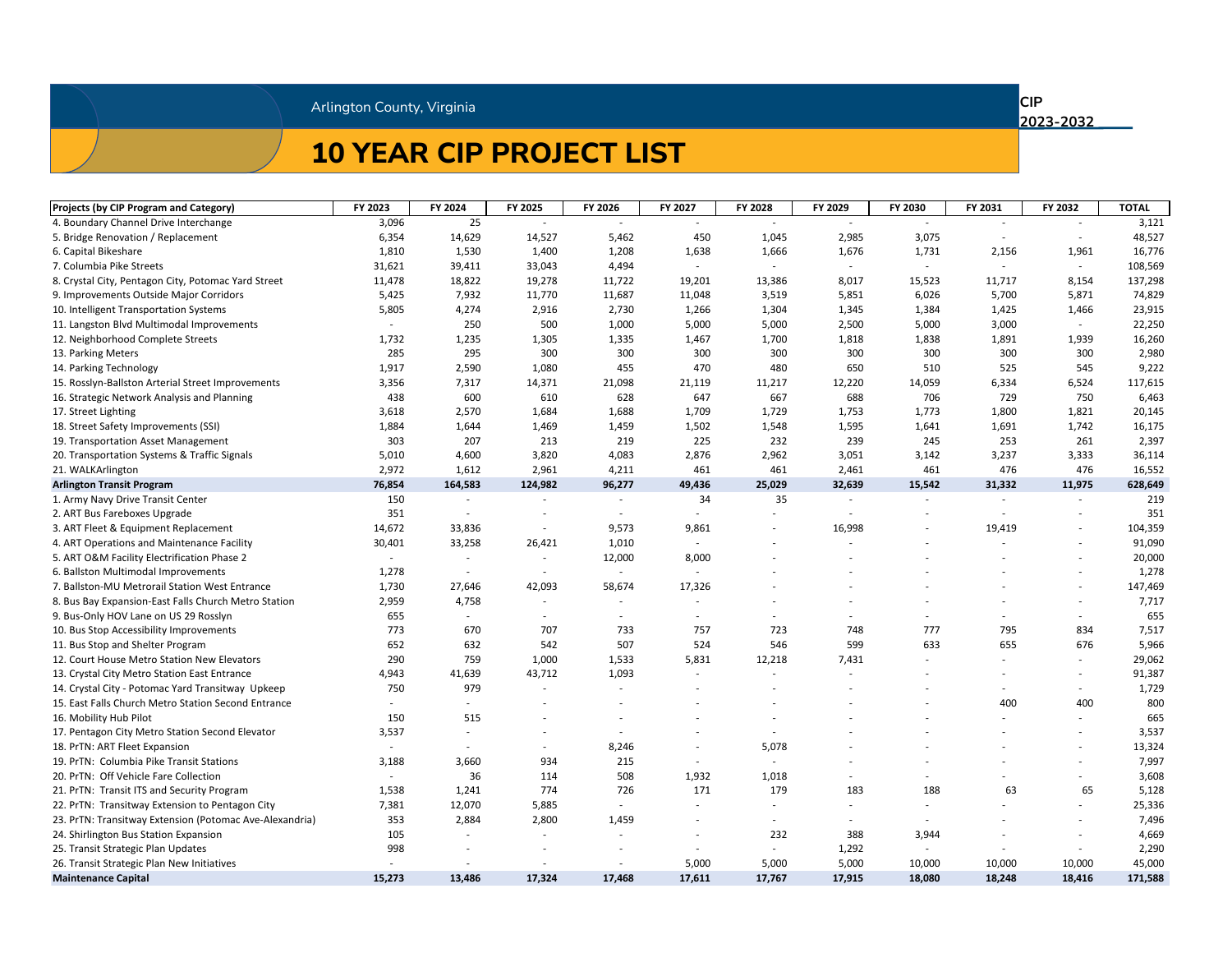### **10 YEAR CIP PROJECT LIST**

**CIP** 

| <b>Projects (by CIP Program and Category)</b>        | FY 2023 | FY 2024                  | FY 2025                  | FY 2026                  | FY 2027                  | FY 2028                  | FY 2029                  | FY 2030                  | FY 2031 | FY 2032 | <b>TOTAL</b> |
|------------------------------------------------------|---------|--------------------------|--------------------------|--------------------------|--------------------------|--------------------------|--------------------------|--------------------------|---------|---------|--------------|
| 1. Bridge Maintenance                                | 1,537   | 1,400                    | 1,441                    | 1,488                    | 1,530                    | 1,578                    | 1,621                    | 1,671                    | 1,721   | 1,772   | 15,759       |
| 2. Curb & Gutter Missing Links                       | 120     | 123                      | 130                      | 130                      | 135                      | 140                      | 145                      | 150                      | 155     | 160     | 1,388        |
| 3. ITS Device Replacement                            | 229     | 441                      | 437                      | 451                      | 464                      | 478                      | 492                      | 510                      | 527     | 543     | 4,572        |
| 4. Paving                                            | 11,719  | 10,470                   | 14,233                   | 14,282                   | 14,333                   | 14,385                   | 14,439                   | 14,494                   | 14,552  | 14,610  | 137,517      |
| 5. Sidewalk, Curb, Gutter Proactive Zone Maintenance | 1,600   | 1,000                    | 1,029                    | 1,063                    | 1,093                    | 1,128                    | 1,158                    | 1,193                    | 1,229   | 1,265   | 11,758       |
| 6. Trail Light Maintenance Program                   | 68      | 52                       | 54                       | 54                       | 56                       | 58                       | 60                       | 62                       | 64      | 66      | 594          |
| <b>Operating Costs</b>                               | 10,581  | 13,381                   | 13,808                   | 20,609                   | 21,297                   | 22,223                   | 23,164                   | 24,156                   | 25,171  | 26,172  | 200,562      |
| <b>WATER AND SEWER INFRASTRUCTURE</b>                | 53,550  | 70,470                   | 93,670                   | 93,690                   | 79,050                   | 78,860                   | 29,010                   | 60,650                   | 29,045  | 29,400  | 617,395      |
| <b>WS Maintenance Capital</b>                        | 29,800  | 26,750                   | 23,265                   | 22,650                   | 25,255                   | 22,185                   | 23,490                   | 23,170                   | 23,880  | 24,330  | 244,775      |
| 1. Infiltration and Inflow                           | 3,000   | 3,000                    | 3,090                    | 3,090                    | 3,180                    | 3,180                    | 3,270                    | 3,270                    | 3,360   | 3,360   | 31,800       |
| 2. Large Diameter Sewer Rehabilitation               | 2,100   | 2,750                    | 1,185                    | 1,985                    | 1,430                    | 1,570                    | 1,305                    | 1,420                    | 1,370   | 1,430   | 16,545       |
| 3. Large Diameter Water Main & Valve Rehabilitatio   | 450     | 450                      | 465                      | 465                      | 475                      | 475                      | 490                      | 490                      | 505     | 505     | 4,770        |
| 4. Large Meter Vault Rehabilitation & Replacement    | 200     | 200                      | 205                      | 205                      | 210                      | 210                      | 220                      | 220                      | 225     | 225     | 2,120        |
| 5. Manhole Rehabilitation                            | 500     | 500                      | 515                      | 515                      | 530                      | 530                      | 545                      | 545                      | 560     | 560     | 5,300        |
| 6. Pump Station Rehabilitation                       |         | 100                      | $\sim$                   | 105                      | $\sim$                   | 105                      |                          | 110                      |         | 110     | 530          |
| 7. Sewer Force Mains                                 |         | 150                      | $\sim$                   | 155                      |                          | 160                      | $\overline{\phantom{a}}$ | 165                      |         | 170     | 800          |
| 8. Sewer Main Replacement Program                    | 750     | 750                      | 775                      | 825                      | 850                      | 850                      | 870                      | 870                      | 895     | 895     | 8,330        |
| 9. Small Diameter Valve Rehabilitation & Replaceme   | 250     | 250                      | 260                      | 260                      | 265                      | 265                      | 275                      | 275                      | 280     | 280     | 2,660        |
| 10. Trades Center Equipment & Improvements           | 1,150   |                          | 1,030                    |                          |                          |                          |                          |                          |         |         | 2,180        |
| 11. Technology Enhancements                          | 50      | 3,000                    | 3,090                    | 50                       | 55                       | 55                       | 55                       | 55                       | 55      | 55      | 6,520        |
| 12. Washington Aqueduct Capital                      | 13,300  | 7,750                    | 3,945                    | 6,395                    | 8,775                    | 5,300                    | 5,450                    | 5,450                    | 5,600   | 5,600   | 67,565       |
| 13. Water Main Cleaning and Lining Program           | 1,500   | 1,500                    | 1,545                    | 1,545                    | 1,590                    | 1,590                    | 1,635                    | 1,635                    | 1,680   | 1,680   | 15,900       |
| 14. Water Main Replacement Program                   | 5,000   | 5,500                    | 6,180                    | 6,180                    | 6,890                    | 6,890                    | 7,630                    | 7,630                    | 8,400   | 8,400   | 68,700       |
| 15. Water/Sewer Frames/Covers                        | 800     | 850                      | 875                      | 875                      | 900                      | 900                      | 925                      | 925                      | 950     | 950     | 8,950        |
| 16. Water Tank Rehabilitation                        | 750     |                          | 105                      | $\overline{\phantom{a}}$ | 105                      | 105                      | 820                      | 110                      |         | 110     | 2,105        |
| <b>Water Distribution</b>                            | 3,970   | 4,650                    | 3,095                    | 6,385                    | 2,915                    | 33,125                   | 545                      | 33,245                   | 560     | 560     | 89,050       |
| 1. Fort Myer Heights Improvement                     | 1,250   |                          | $\sim$                   |                          | $\sim$                   | $\overline{\phantom{a}}$ | $\overline{\phantom{a}}$ |                          |         |         | 1,250        |
| 2. Gravity Transmission Mains - B1                   | 970     | $\overline{\phantom{a}}$ | $\overline{\phantom{0}}$ | $\overline{\phantom{a}}$ |                          |                          |                          |                          |         |         | 970          |
| 3. Gravity Transmission Mains - B2 & B3              | 250     | 2,900                    | 260                      | 3,295                    |                          |                          |                          |                          |         |         | 6,705        |
| 4. Improvements for Development                      | 500     | 500                      | 515                      | 515                      | 530                      | 530                      | 545                      | 545                      | 560     | 560     | 5,300        |
| 5. Pump Station Improvements                         | 1,000   | 250                      | 1,290                    | $\overline{\phantom{a}}$ | 265                      | 795                      | $\overline{\phantom{a}}$ |                          |         |         | 3,600        |
| 6. New River Crossing                                |         | $\overline{\phantom{a}}$ |                          | 515                      |                          |                          |                          | 32,700                   |         |         | 33,215       |
| 7. Source Water Reliability & Interconnections       | $\sim$  | 1,000                    | 1,030                    | 2,060                    | 2,120                    | 31,800                   |                          |                          |         | $\sim$  | 38,010       |
| <b>Sanitary Sewer System Improvements</b>            | 2,750   | 3,950                    | 260                      | 260                      | 265                      | 265                      | 275                      | 275                      | 280     | 280     | 8,860        |
| 1. Improvements for Development                      | 250     | 250                      | 260                      | 260                      | 265                      | 265                      | 275                      | 275                      | 280     | 280     | 2,660        |
| 2. Spout Run Parkway Sanitary Sewer Relining         | 2,500   | 3,700                    | $\sim$                   |                          | $\overline{\phantom{a}}$ | $\overline{\phantom{a}}$ |                          | $\overline{\phantom{a}}$ |         |         | 6,200        |
| <b>WPCP Capital Sustainment</b>                      | 17,030  | 35,120                   | 67,050                   | 64,395                   | 50,615                   | 23,285                   | 4,700                    | 3,960                    | 4,325   | 4,230   | 274,710      |
| 1. Asset Management System Replacement               | 500     | 1,250                    | 1,030                    | 260                      |                          | $-$                      | $\overline{\phantom{a}}$ | $\overline{\phantom{a}}$ |         | $\sim$  | 3,040        |
| 2. Blue Plains Capital Improvements                  | 1,200   | 1,210                    | 1,330                    | 1,500                    | 1,680                    | 1,745                    | 1,430                    | 1,225                    | 1,525   | 1,420   | 14,265       |
| 3. Improvements at 31st Street Lot                   | 500     |                          |                          | $\overline{\phantom{a}}$ | $\overline{\phantom{a}}$ | $\overline{\phantom{a}}$ |                          |                          |         |         | 500          |
| 4. Improvements to Eads St Property                  | 100     | 10                       |                          | 10                       |                          | 10                       |                          | 10                       |         | 10      | 150          |
| 5. Odor Control                                      | 1,350   | 750                      | $\sim$                   |                          |                          | 530                      | 545                      |                          |         |         | 3,175        |
| 6. Primary Clarifier Upgrades                        | 300     | 1,000                    | 2,110                    | $\overline{\phantom{a}}$ |                          |                          |                          |                          |         |         | 3,410        |
| 7. Secondary Clarifiers                              | 750     | 1,000                    | 4,530                    | 6,800                    | 3,630                    |                          |                          |                          |         |         | 16,710       |
| 8. Solids Master Plan (Re-Gen), Phase I              | 4,000   | 1,500                    | $\sim$                   | $\overline{\phantom{a}}$ |                          |                          |                          |                          |         |         | 5,500        |
| 9. Solids Master Plan (Re-Gen), Phase II             | 2,000   | 9,290                    | 4,200                    | $\overline{\phantom{a}}$ |                          |                          |                          |                          |         |         | 15,490       |